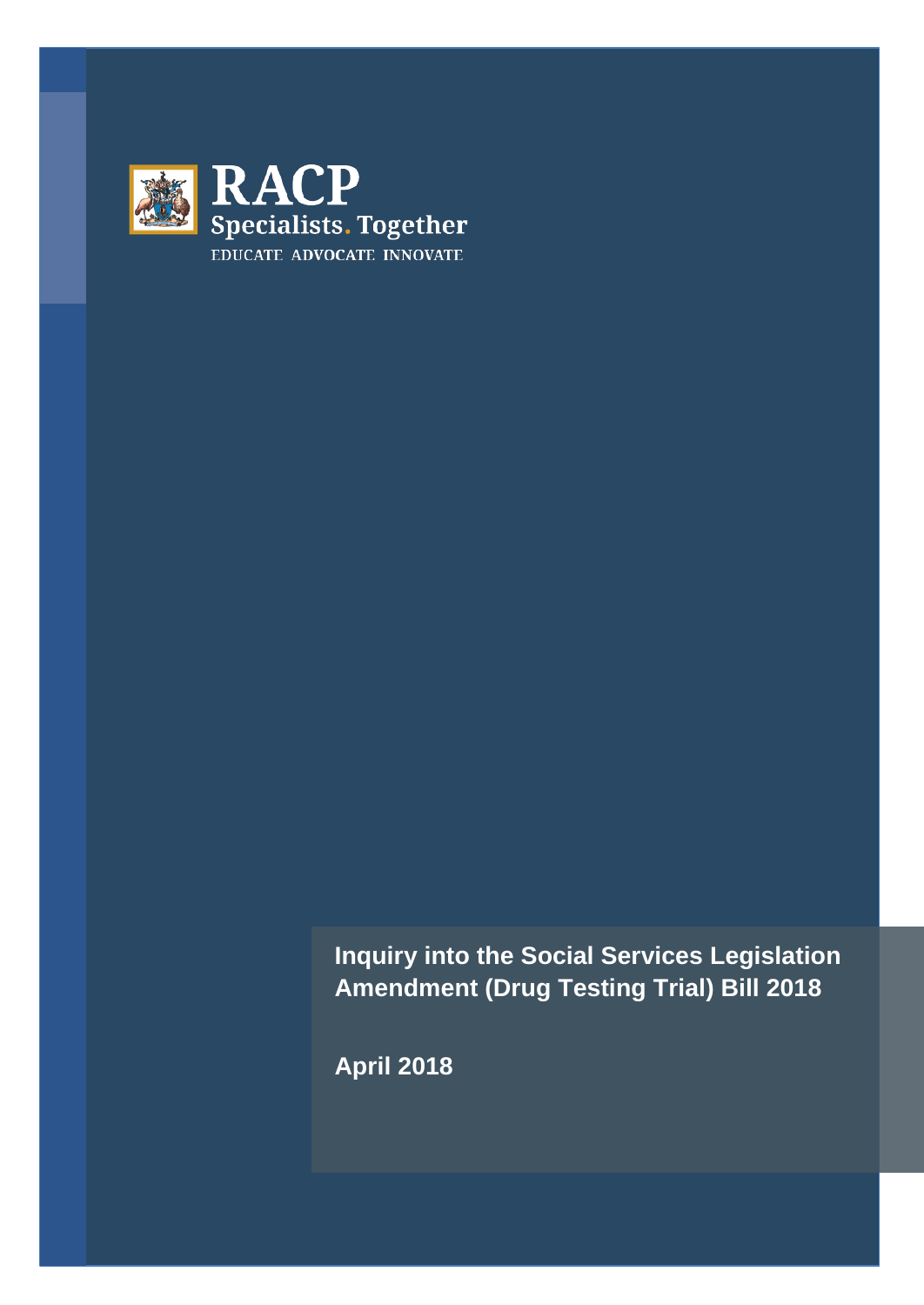# **Executive Summary**

The Royal Australasian College of Physicians (RACP) welcomes the opportunity to contribute to the Senate Community Affairs Legislation Committee's inquiry into the Social Services Legislation Amendment (Drug Testing Trial) Bill 2018.

The RACP is the largest specialist medical college in Australasia, and trains, educates and advocates on behalf of over 15,000 physicians and 7,500 trainee physicians across Australia and New Zealand. The RACP represents physicians from a diverse range of disciplines relevant to this inquiry, including but not limited to addiction medicine, public health medicine, occupational and environmental medicine, rehabilitation medicine, oncology, clinical pharmacology, toxicology, gastroenterology, and internal medicine.

RACP members see first-hand the many and varied harms caused by addiction when treating their patients in Australia's addiction clinics, rehabilitation centres, liver clinics, cancer wards, and hospital emergency departments. It is on the basis of this expertise and experience, as well as a comprehensive review of the evidence base, that we provide our submission to this Inquiry.

The RACP and its Australasian Chapter of Addiction Medicine (AChAM) previously made a submission to the inquiry into the Social Services Legislation Amendment (Welfare Reform) Bill 2017 and participated in public hearings for this inquiry. Since the Drug Testing Trial Bill which is the subject of the present inquiry largely replicates Schedule 12 from the previous Bill, this submission reiterates our strong opposition to the proposed drug testing trial and our grounds for doing so.

We would like to bring to the attention of this Committee that all of the 43 organisations who made submissions regarding Schedule 12 of the previous Welfare Reform Inquiry strongly opposed the drug testing trial. **Addiction, health and social care experts and medical organisations more generally including the Australian Medical Association (AMA), the Royal Australian and New Zealand College of Psychiatrists (RANZCP), St Vincent's Health Australia, and the Rural Doctors Association of Australia are united in their opposition to this drug testing trial: not only will this policy be a waste of resources, money and opportunities, we are concerned that the measures would in fact cause considerable harm to a highly vulnerable and stigmatised population and merely add to the already long queue of people waiting to access treatment.**

While very supportive that more needs to be done to help people overcome drug or alcohol addiction and where possible go on to secure employment, $1$  the evidence indicates that the measures proposed will not be effective and will not deliver on the Bill's stated aim to "improve a recipient's capacity to find employment or participate in education or training by identifying people with drug use issues and assisting them to undertake treatment".

At the heart of our strong opposition to this trial is the fact that it fails to recognise that addiction is a serious and complex health issue which is difficult to overcome and that recurring instances of relapse are inherent to the nature of the disorder. The proposed drug testing trial does not take this into account, nor does it acknowledge or address the severe shortage of available addiction treatment and support services across the country.

<span id="page-1-0"></span>*<sup>1</sup> The RACP is highly supportive of more being done to help people improved their chances of employment. There is a large body of evidence of the negative impact unemployment has on both physical and mental health. The evidence can be assessed at the RACP position statemen[t on realising the health benefits of work.](https://www.racp.edu.au/docs/default-source/advocacy-library/realising-the-health-benefits-of-work.pdf?sfvrsn=10)* 

*The RACP Position Statemen[t on realising the health benefits of work,](https://www.racp.edu.au/docs/default-source/advocacy-library/realising-the-health-benefits-of-work.pdf?sfvrsn=10) developed by our Faculty of Occupational and Environmental Medicine, provides recommendations in relation to how government, business and medical and allied professionals can achieve this end. Further information aboutthis work can also be found on the [Faculty's webpage](https://www.racp.edu.au/advocacy/division-faculty-and-chapter-priorities/faculty-of-occupational-environmental-medicine/health-benefits-of-good-work) dedicated to achieving the health benefits of good work.*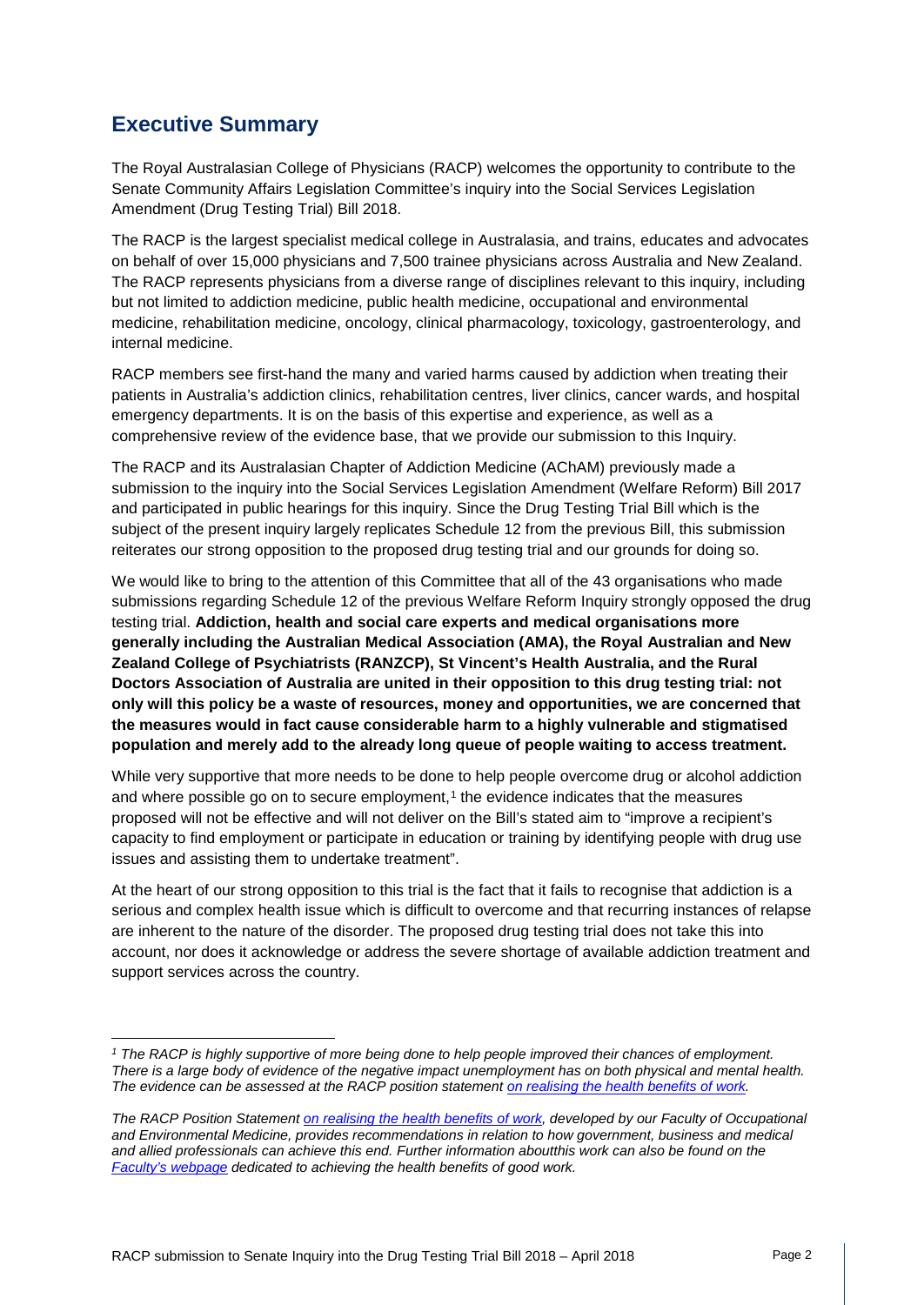In addition, the government holds recent data on welfare recipients who have self-identified as having substance use problems. In 2016-17, 22,133 temporary exemptions from mutual obligations were granted to 16,157 people due to substance dependency.[1](#page-11-0) This is a significant, easily identifiable cohort who should be the focus for referral into drug and alcohol treatment. Notably, the number of people in this group outweighs the total number of people who will participate in the drug testing trial and it is unclear what, if any, existing process is in place to facilitate access to treatment for this group, or how many may already be in treatment. **In the RACP's view, the money to be spent on the proposed drug testing trial would be more effectively spent on improving access to drug and alcohol treatment services for those already identified than on an ineffective and stigmatising drug testing trial.**

The government was advised as recently as 2013 by the Australian National Council on Drugs (ANCD) in their Position Paper on Drug Testing[2](#page-11-1) not to proceed with random drug testing policies given *"there is no evidence that drug testing welfare beneficiaries will have any positive effects for those individuals or for society, and some evidence indicating such a practice could have high social and economic costs*". The paper concluded that "*drug testing of welfare beneficiaries ought not be considered"* and drug testing is "*more likely to increase harms and costs".*

No explanation has been provided as to why that advice is being ignored, nor why the poor results from similar trials in other countries have seemingly not been heeded. As was the case with the previous Welfare Reform Bill, there has been no genuine consultation with addiction medicine, nor with the alcohol, tobacco and other drug sector more generally or the wider health sector as far as we are aware. The health sector asks why?

The Government has issued responses to concerns raised during the Welfare Reform Bill Inquiry as outlined in the Inquiry Report released on 6 September 2017.<sup>[3](#page-11-2)</sup> We have carefully considered these responses and do not accept that they allay any of the significant concerns we have raised previously. These concerns are outlined in detail in this submission and can be summarised as follows:

- This proposed drug testing trial fails to recognise the nature of drug addiction; which is a health issue with complex biological, psychological and social underpinnings
- These is no evidence that these drug testing trials will work
- The trial design is skewed and unrepresentative due to the selection criteria applied to identify trial locations
- The proposed drug testing trial would not only be expensive but population drug testing is an unreliable way of identifying those who have substance use problems. There are distinct differences between recreational and dependent drug users. Drug testing will not be able to distinguish between those who have clinically significant drug problems and recreational drug users who don't meet DSM criteria for substance use disorder and do not require treatment services.
- Referral to treatment services of all of those who test positive will be a waste of scarce resources and will impact on services which are already stretched beyond their capacity – potentially impacting on those people who are already waiting for treatment.
- Access to quality treatment, delivered by a suitably trained workforce, is fundamental for anyone struggling with addiction, and this should be a major priority for policy development and investment in this area
- Doctors having to monitor and report on their patient's adherence to their mandatory treatment could negatively affect the patient-doctor relationship and trust, which are critical to successful drug and alcohol recovery.

**Instead of pursuing this, at best ineffective and at worst directly harmful, drug testing trial, we call on the Australian Government to appropriately invest in alcohol and drug treatment services and a suitably trained workforce, and work with experts in the field of addiction medicine to develop evidence-based policy and plans that will effectively address drug and**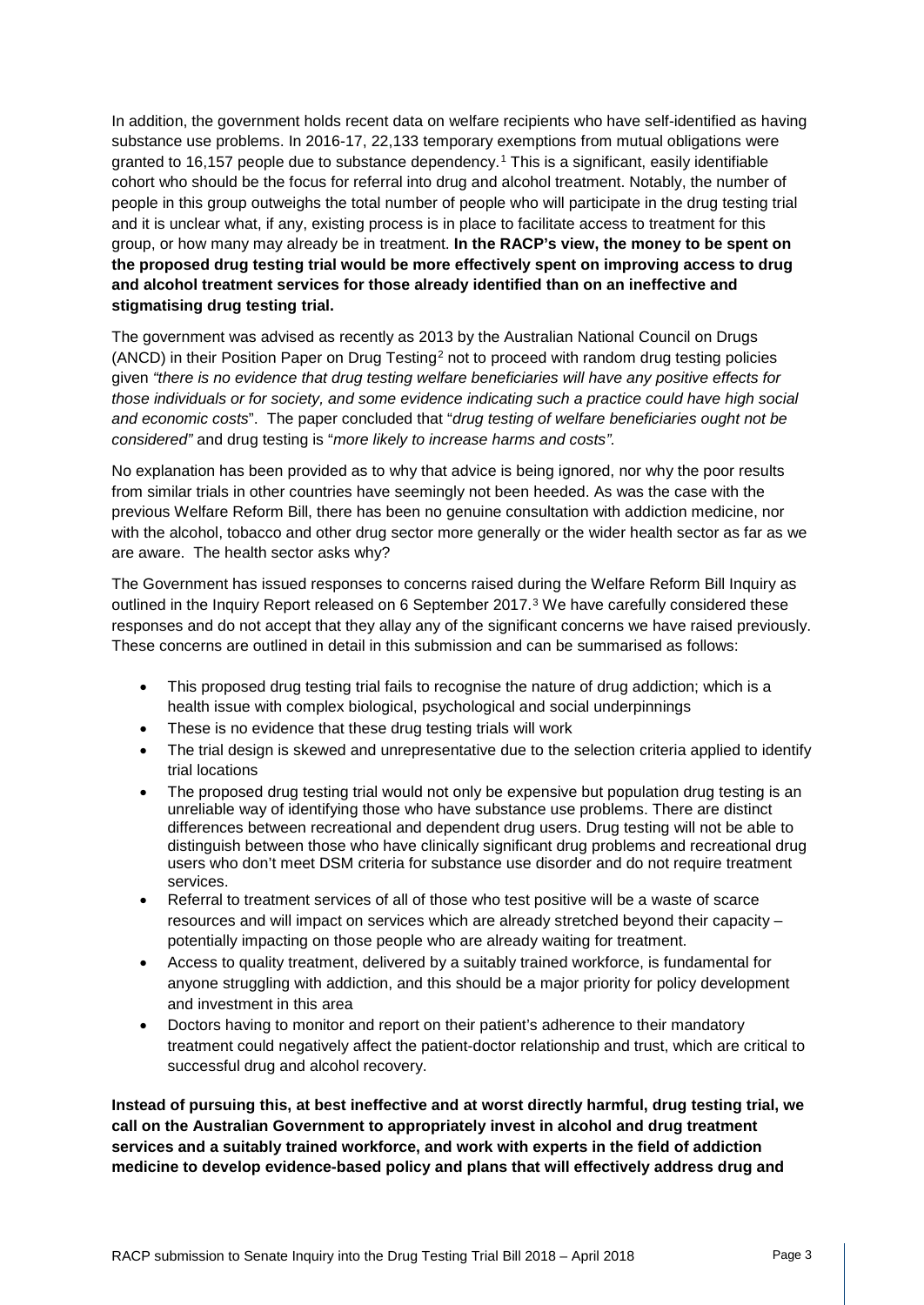**alcohol dependence in the community and support people on the path back to health and employment.** 

### **1. Addiction: A serious health issue**

This proposed drug testing trial fails to recognise the nature of drug addiction; which is a health issue with complex biological, psychological and social underpinnings. Drug addiction is a chronic relapsing and remitting disorder characterised by drug seeking, use that is compulsive, loss or impairment of control over use and which persists despite harmful consequences[4.](#page-12-0) The diagnostic term 'substance use disorder' in the fifth edition of the Diagnostic and Statistical Manual of Mental Disorders (DSM-5) refers to recurrent use of alcohol or other drugs that causes clinically and functionally significant impairment, such as health problems, disability, and failure to meet major responsibilities at work, school, or home. Substance use disorder is defined as mild, moderate, or severe.

The underlying causes of drug addiction can be primarily attributable to environmental factors such as trauma, abuse, a chaotic childhood or home, parent's use and attitudes, and peer and commercial influence, and also to biological factors including genetics, being male, and concurrent mental health disorders<sup>[5](#page-12-1)</sup>. Other determinants that impact on a person's substance use and dependency include inequity in their socio-economic status, housing status and security, and education. Substance abuse is a complex issue, not simply a personal choice. There are many reasons why people choose to try or take drugs – some highlighted above – however it should be understood that repeated drug or alcohol use leads to structural and functional brain changes that challenge an addicted person's selfcontrol and interfere with their ability to resist intense urges to take drugs. The proposed drug testing regime signals that, as compared with other health issues, our community has a lower understanding of and tolerance level for substance use disorder.

The distinction between someone needing to quit using drugs (including alcohol) because of a clinical need and their personal motivation to do so also needs to be recognised. **Evidence and clinical experience shows that people with drug problems must see reason to change, must have or develop motivation to change, must have or develop skills to make these changes and must have a suitably supportive non-substance using environment to return to from treatment to instigate and sustain behaviour change.** A 2016 systemic review found that current evidence on mandatory drug treatment is limited and does not suggest improved outcomes in general while some studies showed potential harms<sup>[6](#page-12-2)</sup>.

**Enforced, and potentially disempowering and punitive, measures such as those described in this Bill are unlikely to bring about sustained changes in patients' drug use behaviours and may even be counter-productive – potentially demotivating patients from actively engaging in treatment.** Because of this, the RACP and its AChAM do not support mandatory drug treatment in the context of this trial. Along with the evidence that this approach is ineffective, it also does not consider or address the underpinning macro-environmental influences and structural determinants leading to substance use and dependence.

## **2. Drug testing trials: The lack of evidence on their effectiveness**

The drug testing regime proposed in this Bill is not supported by current evidence. Evidence from similar programs in other countries has shown they have had little success in identifying welfare recipients with substance use issues.

In 2013, the New Zealand government instituted a drug testing program as a pre-employment condition among welfare recipients. In 2015, only 22 (0.27 per cent) of 8,001 beneficiaries tested returned a positive result for illicit drug use or refused to be tested<sup>[7](#page-12-3)</sup>. This detection rate was much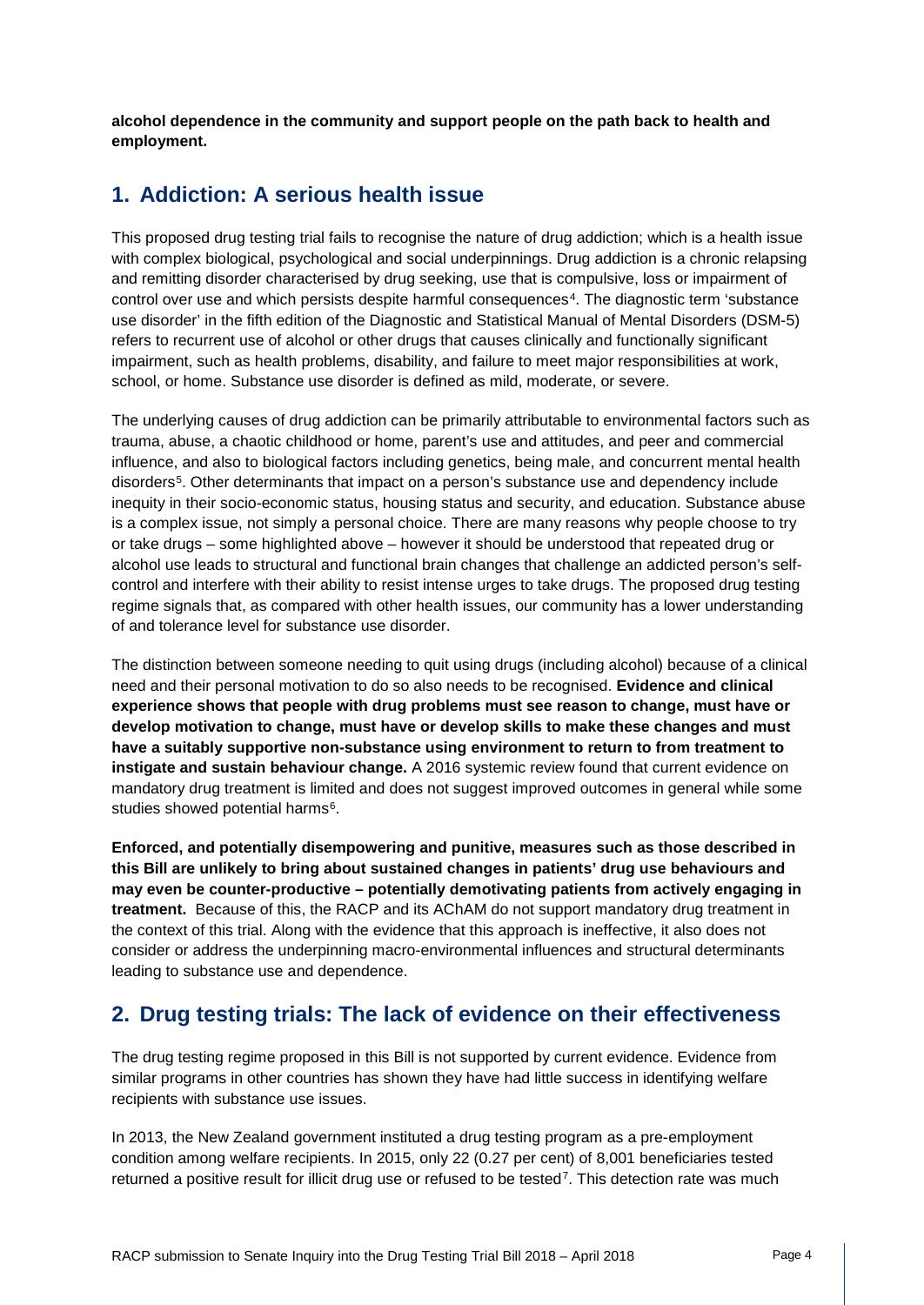lower than the proportion of the population estimated to be using illicit drugs in New Zealand, for example, the 2015/16 survey found that 1.1 per cent of adults used amphetamine in the past year<sup>[8](#page-12-4)</sup>. Similar results were found in the United States. In Missouri's 2014 testing program, of the state's 38,970 welfare applicants 446 were tested, with 48 testing positive. In Utah, 838 of the state's 9,552 welfare applicants were screened with 2[9](#page-12-5) returning a positive result<sup>9</sup>.

This lower detection rate was not explained and raises concerns over why this was the case. One concern is that people could be shifting their choice of drug to one that isn't being tested for, which in some cases might be more dangerous, for example synthetic cannabis.

We understand that this proposed trial focuses on illicit drugs. This presents the risk that individuals suffering from substance use disorder may divert their drug use toward prescription drugs which may or may not have been prescribed to them directly. This is troubling given that, after tobacco and alcohol, prescription drugs cause the highest numbers of drug related deaths in Australia.[10](#page-12-6)

#### **It is clear that drug testing regimes are not only expensive but are likely to also fail to identify problematic drug use in this context.**

There have been cases where proposals such as these have faced legal challenges on the grounds of discrimination, the accuracy of the drug tests, and people's human rights. For instance, in both Canada and the UK, the proposal to drug test welfare recipients was rescinded before progressing to the next stage of implementation due to legal challenges<sup>[11](#page-12-7)</sup>. Similar legal challenges could be faced by the Australian government, given that welfare payments would be conditional on recipients agreeing to random drug testing.

**With respect to the potential for these measures to cause harm, there is evidence indicating that denying benefits to people who are drug dependent could result in increases in poverty, homelessness and crime, and also lead to higher health and social costs**[12.](#page-12-8) One quantitative study found that welfare recipients of a drug addiction and alcoholism disability plan whose benefits were terminated had increased rates of drug dependence and psychiatric comorbidities over time<sup>13</sup>. By contrast, those welfare recipients who retained their benefits (due to the presence of another recognised disability) reduced their levels of drug use from 75% to 63%[14](#page-12-10) [15](#page-12-11).

The Australian National Council on Drugs (ANCD) was formed in 2008 as a key advisory body to the Australian Government on drug policy. It comprised wide-ranging expertise, spanning academia, medicine, education, law enforcement, treatment services, families who h[av](#page-12-12)e suffered loss, those who have been affected by drugs, the Indigenous community, and government<sup>16</sup>. In its 2013 position paper, it concluded that "the *small amount of (direct and indirect) evidence available seems to indicate that it is more likely to increase harms and costs, both to welfare beneficiaries and the general public, than it is to achieve its stated aims*". It also warns that "*There is no evidence that drug testing welfare beneficiaries will have any positive effects for those individuals or for society, and some evidence indicating such a practice could have high social and economic costs. In addition, there would be serious ethical and legal problems in implementing such a program in Australia. Drug testing of welfare beneficiaries ought not be considered*." [17](#page-12-13)

It is concerning that such clear and unambiguous advice from a leading expert advisory group is going unheeded and but that policy measures are being proposed that go directly against its counsel.

## **3. Trial design: Skewed and unrepresentative**

The RACP and the AChAM hold serious concerns over the way the proposed trials are being designed and the criteria used to determine the trial's three locations: the Canterbury-Bankstown, New South Wales; Logan, Queensland and Mandurah, Western Australia, regions. As stated in the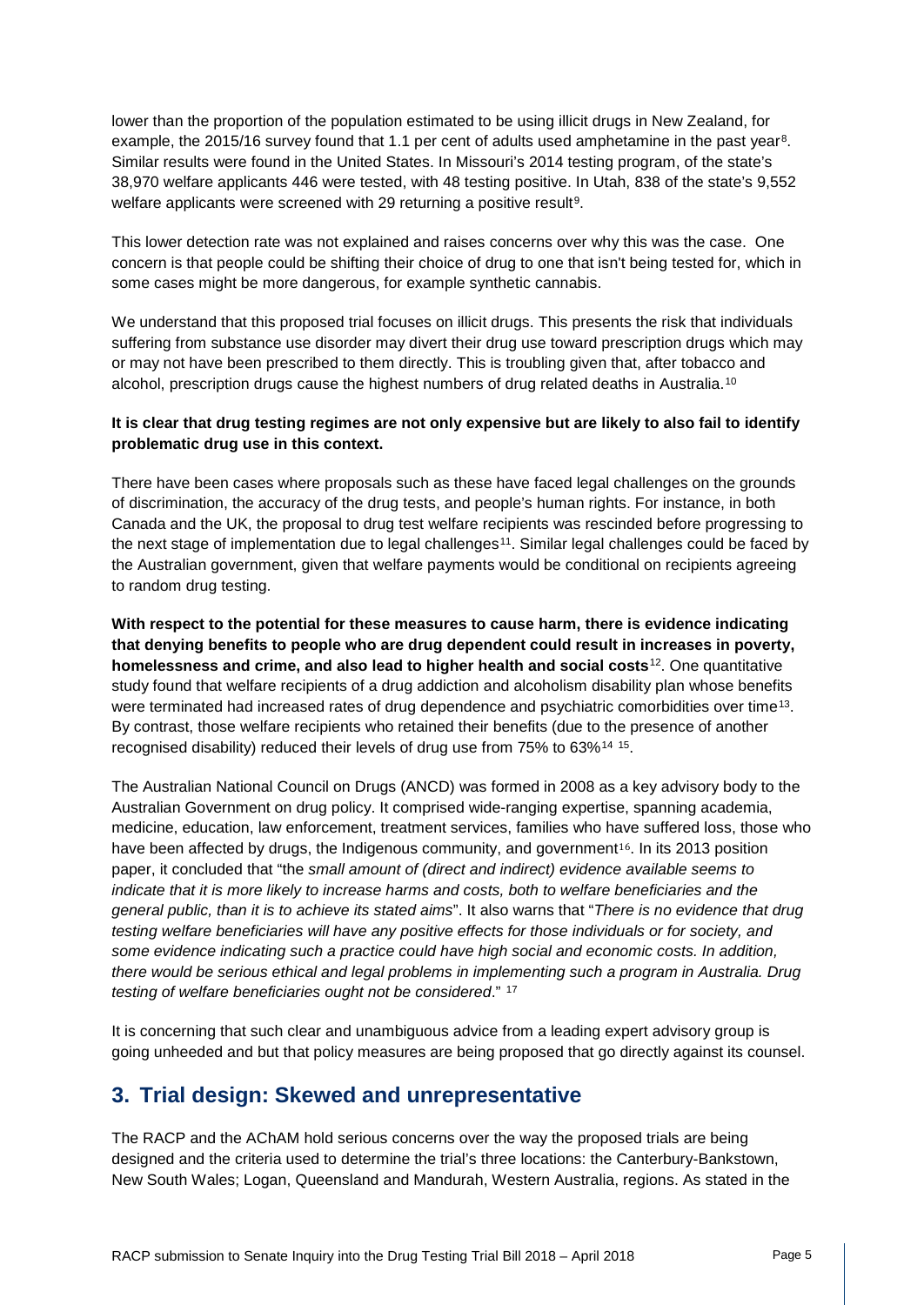Explanatory Memorandum for this Bill, "these locations were selected considering a range of factors, including crime statistics, drug use statistics, social security data and health service availability". Selecting trial locations based on these criteria engenders a significant selection bias which nullifies any possibility of these being true trials and removes any potential for them to deliver credible results.

**Trials by their nature need to be representative of the broader context so that valid conclusions can be drawn and findings generalised. Having trials exclusively conducted in regions with higher risk of substance use issues and dependent on the availability of treatment services as well as the capability to administer the other components of the Bill will not accurately test the feasibility or effectiveness of the proposed measures, nor will the results be able to inform any nationwide roll-out.**

The Government states that "*That is why this measure has been specifically designed as a trial—to build that evidence base.*" Given the above-mentioned skewing of the proposed trials, and the associated flaws that will thereby be inherent in any results, it is not plausible that these could help build meaningful evidence. The medical profession is perplexed by this retreat from sound science.

It is concerning that this proposal for a drug trial is still progressing despite it being conceded that the necessary drug testing technologies and treatment capacity in certain regions in Australia is simply not there. There will be significant issues because of the lack of suitable and available testing technology, treatment facilities places, and appropriately trained staff, and/or the distance from services for some. On these grounds alone, without a substantial investment in building drug testing capacity, and an urgent and much needed increase in funding to establish and support more addiction treatment services and workforce, any roll-out of such a system is bound to fail and waste significant healthcare resources and money.

# **4. Drug testing methods: Concerns about accuracy, reliability and expense**

**Population drug testing is an unreliable way of identifying those who have substance use problems.** There are several inherent limitations in drug testing, such as limited detection periods and inadequate sensitivity and specificity, which may give rise to a false negative or false positive result. Although there is currently no clarity over the drug testing methods that will be used in the proposed trials, our experience suggests that this measure is likely to be expensive and unreliable. Drugs differ in their windows of detection<sup>[18](#page-12-14)</sup>. Biological matrices such as urine, blood, sweat, oral fluids not only differ in their windows of detection for substances, but also in their sensitivity, specificity, time, and cost[19](#page-12-15). Urine has been the main biological matrix used for drug testing over the last several decades, while others have emerged as new testing methods have been developed. Each biological matrix and testing method has its pros and cons.

Immunoassay and chromatography are the commonly used analysis methods. While immunoassay is a much less expensive analysis method, it can only provide qualitative results (i.e. present or absent) without the quantity shown<sup>[20](#page-12-16)</sup> but is subject to cross-reactivity and is not able to detect most of the synthetic drugs. Positive results based on immunoassays alone are referred to as "presumptive positives" and must be confirmed by gas chromatography/ mass spectrometry (GC/MS) or by liquid chromatography/mass spectrometry (LC/MS), when there are serious clinical or forensic ramifications of a positive test result. GC/MS and LC/MS are more accurate and reliable and are considered the 'gold standard' testing technologies for clinical and forensic purposes. GC/MS and LC/MS can also provide quantitative information on levels of a drug or metabolite in the matrix tested, though there are limitations to conclusions that can reliably be drawn from this additional information. Notwithstanding, **in Australia the use of immunoassay is more common and reliance solely on immunoassay testing methods with their inherent limitations in testing welfare recipients in the manner**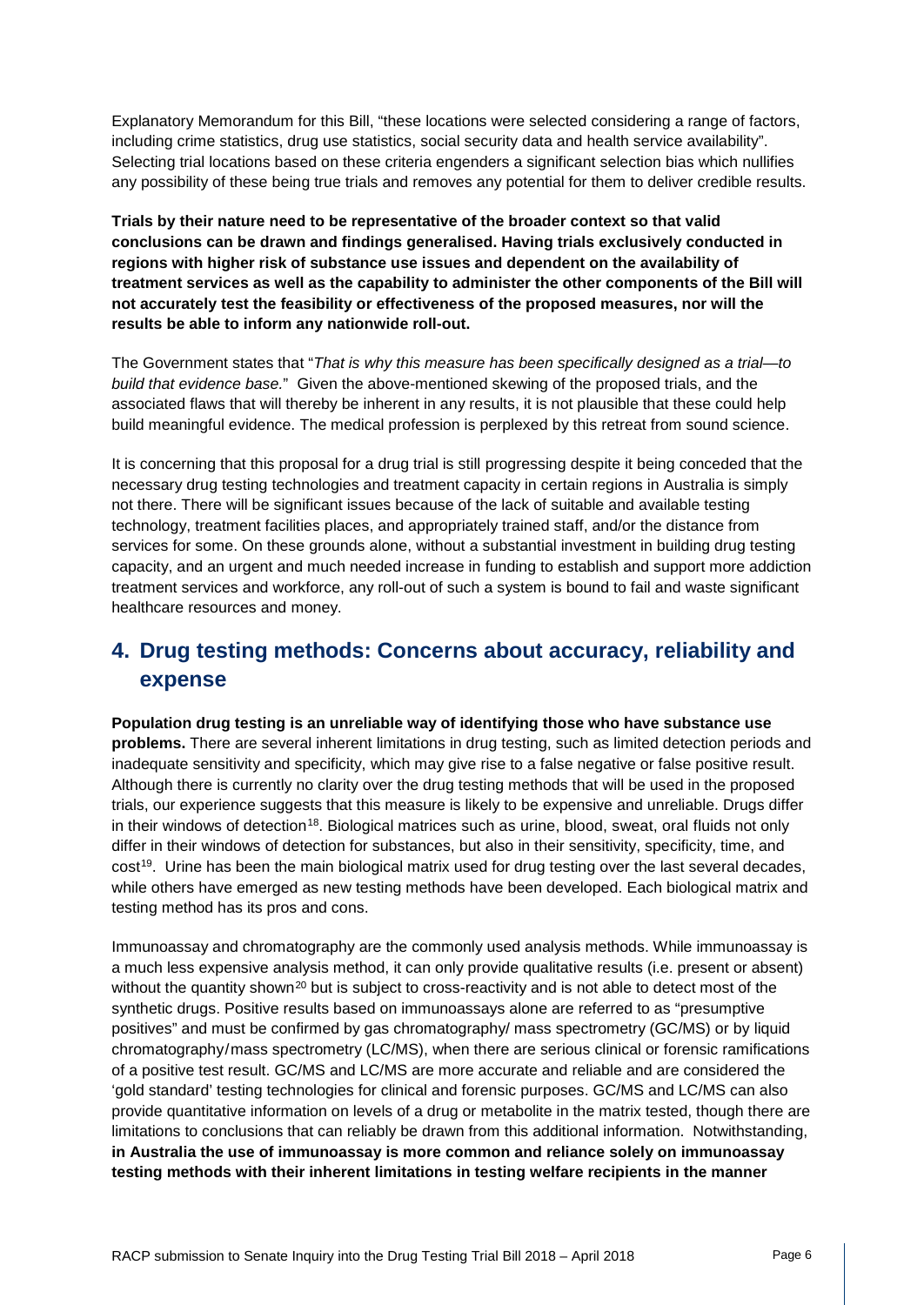**proposed, would lead to many false negatives and false positive test results. If the government opts for the less expensive immunoassay analysis method, we would expect there to be associated risks of legal challenges with respect to the significant risk of false positive results.**

It is relevant to note that not all states or territories have access to GC/MS or LC/MS for clinical purpose. Sending biological matrices to another state for analysis would necessarily involve associated time delays, costs, and disruption to the chain of custody of the sample. The procedures necessary to ensure appropriate chain of custody process plays a large part in drug testing to ensure there cannot be any deliberate or inadvertent tampering of any sample and that all results reported relate to a particular donor. These involve the controls governing the documentation, collection, direct supervision in clinics, processing, storage, transportation, testing, analysis, and reporting of biological matrices. In the case of urine drug tests, samples would need to be collected by a trained clinician of the same sex, with direct supervision of the urine passing into the container. This process is at best intrusive and may be particularly distressing for some people who may, for example, have been a victim of abuse.

This will raise serious ethical and medico-legal questions where there is no therapeutic relationship based on voluntary treatment seeking. This is very different to systems that are in place in industries such as mining, aviation and other transport industries, where there is a clear need to ensure a drugfree work environment to protect public safety.

#### **For any national rollout, a substantial investment in testing technologies and facilities, along with suitably trained staff to operate and manage the systems, would be needed in the states and territories.**

Careful clinical assessment in interpreting any test results is of critical importance. The reading and interpretation of drug testing results would require medical practitioners with relevant clinical and technical expertise, especially in circumstances where there is a positive immunoassay result, to assess whether the recipient has a true positive test result and a substance use disorder. As various medications can lead to false positive results, taking the past patient medical history into consideration is a vital part of the assessment. It is thus important that assessment in interpreting any test results should be restricted to medical professionals with appropriate clinical and technical expertise. Similarly, specific treatment activities should be determined only by medical professionals with the appropriate clinical and technical expertise, and not by employment services providers. It is also important to note that people other than health practitioners should not be allowed to access people's private health information.

**Without further details of the costs of these trials and estimates of the likely costs of any national roll-out, it is difficult to provide specific comments on this aspect of the proposals. However, considering the known costs of drug testing technologies available, the expense for the medical, administrative and support staff required, and the costs of the similar measures tried in other jurisdictions, it is clear that this policy will be an expensive undertaking.** For example, based on current rates for clinical purposes in Australia, costs for gold standard urine drug tests can range between \$550 and \$950. Hair drug tests are also expensive – about \$180 for each class of drug tested – and costs could easily reach \$1000 if more than 6 types of drugs are tested for.

**With the evidence on the ineffectiveness of these measures to identify people suffering substance dependency, severely limited access to facilities with the necessary standard of testing, the lack of available treatment services, and the significant concern that enforced treatment is often not effective, this measure arguably does not represent a good use of taxpayer's money.**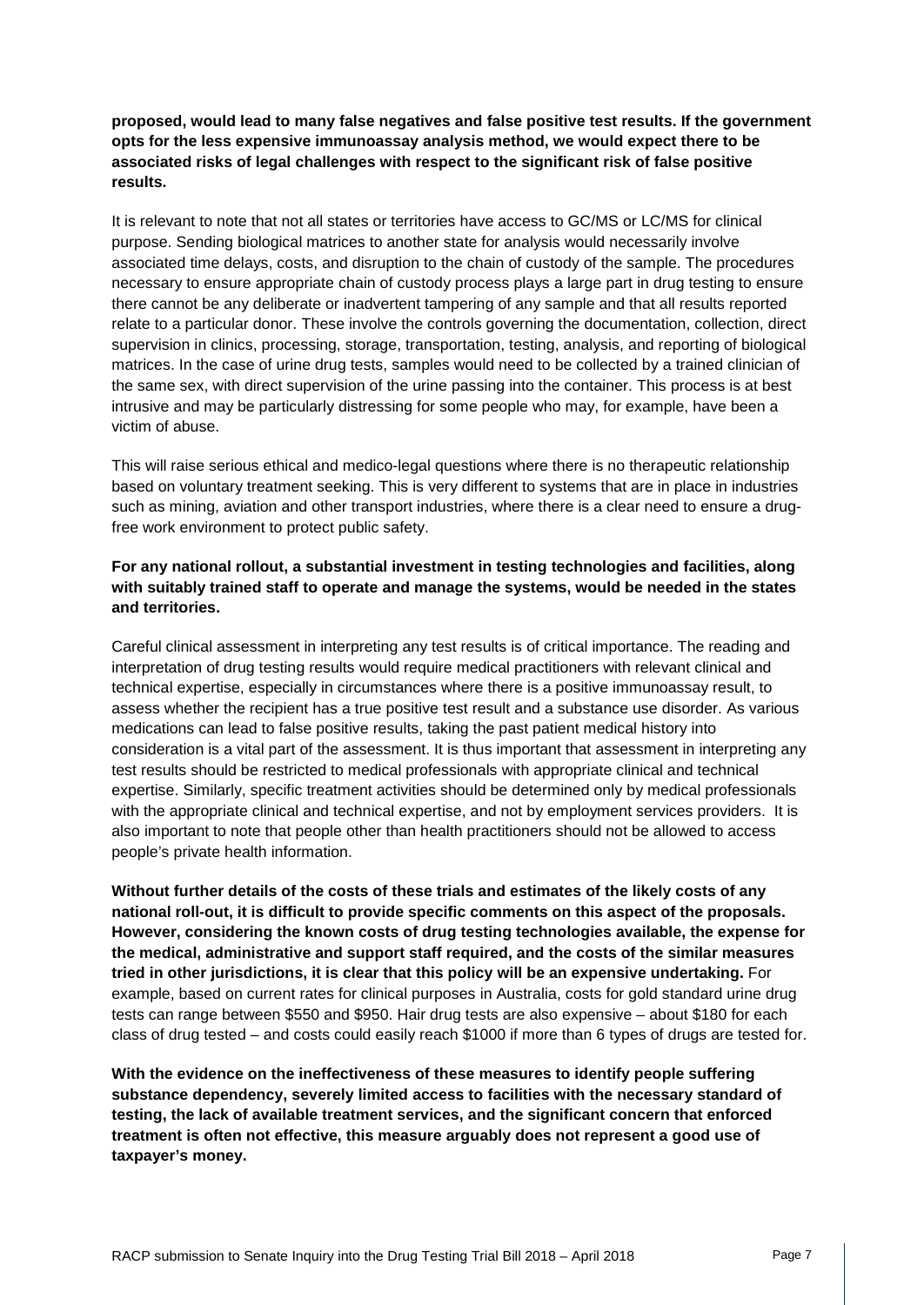# **5. Alcohol and other drug treatment services: inaccessible, underfunded and overstretched**

**Alcohol and other drug treatment services in Australia are chronically underfunded and overstretched, despite compelling evidence of their cost effectiveness. The funding currently provided for alcohol and other drug treatment services is not commensurate with the needs of the population.** For example, in NSW, mental health treatments receive approximately 10 times the funding of alcohol and drug treatments, despite the fact that these conditions account for similar amounts of the total burden of illness<sup>[21](#page-12-17)</sup>. A review in 2014 found that alcohol and other drug treatment services in Australia met the need of fewer than half of those seeking the treatment<sup>22</sup>. More specifically, this review found that approximately 200,00 Australians seek treatment each year and a further 200,000 to 500,000 Australians are unable to access the treatment they need.

The RACP and the AChAM note that additional funding was provided to the drug treatment sector to support the National Ice Action Strategy, however this funding has not generally addressed the key needs of the drug and alcohol sector as its use is restricted under the terms of the funding agreement. The severe shortage of drug and alcohol rehabilitation services and specialists around Australia persists. According to evidence submitted to the recent NSW Government Inquiry into Drug and Alcohol Treatment, current shortages of treatment services in NSW span from youth treatment services, residential rehabilitation places to ancillary services (i.e. support for families of individuals affected by drug and alcohol use) $^{23}$ . Representations to the inquiry highlighted key workforce issues, in particular the insufficient numbers of addiction medicine specialists in NSW[24](#page-12-20) and poor retention of qualified staff due to a lack of service funding continuity. **Access to quality treatment, delivered by a suitably trained workforce, is fundamental for anyone struggling with addiction, and this should be the main priority for policy development and investment in this area.**

In that context, it is of concern to note that Government funding continues to be directed to some nongovernmental services that are staffed by personnel without suitable tertiary qualifications and without appropriate medical support.is often directed to. This is a structural error that requires careful review if Australia is to develop a high quality drug and alcohol service sector.

**There are distinct differences between recreational and dependent drug users. Drug testing will not be able to distinguish between those who have clinically significant drug problems and recreational drug users who don't meet DSM criteria for substance use disorder and do not require treatment services.**

**Referral to treatment services of all of those who test positive will be a waste of scarce resources and will impact on services which are already stretched beyond their capacity – potentially impacting on those people who are already waiting for treatment.** Staff of those services ask whether there is an expectation from government that those testing positive in the trial will be given priority and in effect jump the queue. Exact data on waiting times is hard to obtain because it is dynamic – it may be as short as days to access in the private sector (which will be out of reach for people applying for welfare) to weeks or months for public services. Our members indicate that there is currently a 6-12 week wait for alcohol and other drug treatment (depending on the type of treatment required) in many jurisdictions. This raises ethical questions about the impact of adding those who may or may not be highly motivated to discontinue their substance use jump to the queue for treatment with others who are desperate for help and highly motivated to recover.

In addition, we are concerned that this proposed trial does not align with the evidence of good practice presented in the Federal Government's own National Drug Strategy 2017-2026<sup>[25](#page-12-21)</sup> which focuses on the three pillars harm reduction, supply reduction and demand reduction. The National Drug Strategy 2017-2016 lists effective strategies which include: [26](#page-12-22)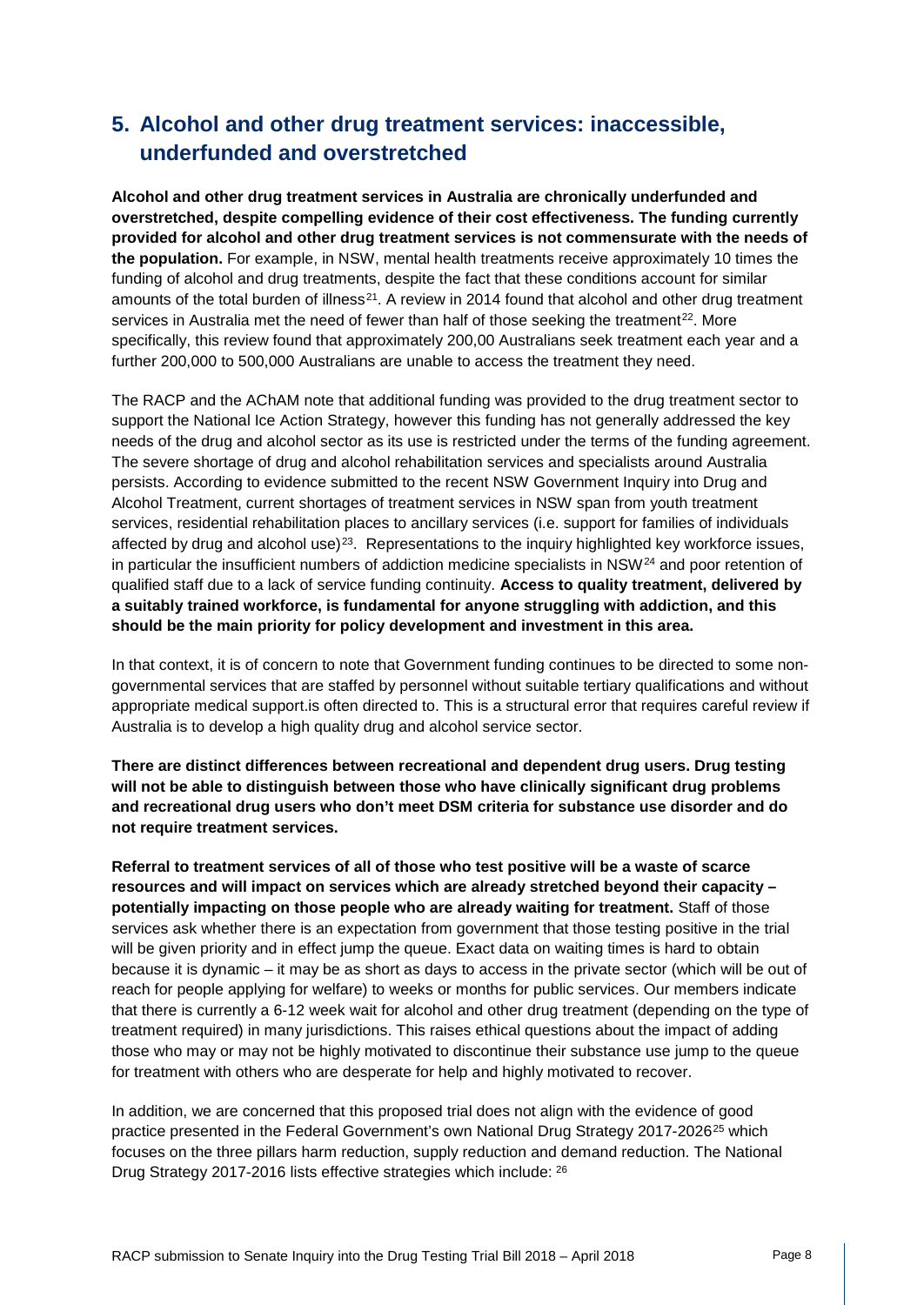- Improving community understanding and knowledge, reducing stigma and promoting help seeking
- Programs focused on building protective factors and social engagement
- Treatment services and brief intervention
- Addressing underlying social, health and economic determinants of use

The measures proposed in this drug testing trial target potentially highly vulnerable individuals by further stigmatising them, and this is in direct contradiction to the measures being proposed in the Government's National Drug Strategy 2017-2016.

**In terms of mandating treatment under these reforms, the RACP also has concerns that doctors having to monitor and report on their patient's adherence to their mandatory treatment could negatively affect the patient-doctor relationship and trust, which are critical to treatment engagement, treatment adherence and successful drug and alcohol recovery.**

# **Conclusion**

The RACP and AChAM oppose this drug testing trial on the basis that it is not evidence-based, go against previous expert advice provided to government on the matter, and is likely to be clinically harmful to people suffering with drug and/or alcohol addiction. These reforms will also further marginalise a population that already experiences a greater burden of psychical, psychological and social ill health. **The end result is likely to be a worsening of substance use disorder that will have ripple-out effects for the wider community.**

Despite being the peak body representing Australia's addiction medicine specialists, the RACP and its Australasian Chapter of Addiction Medicine (AChAM) were not consulted on the measures proposed by the Bill prior to their announcement in the 2017-18 Budget. If consultation had occurred, the RACP and the AChAM would have advised that **this drug testing trial is clinically inappropriate and not designed in a way that will address issues of substance dependence. Our strong advice is that this trial should not go ahead and that this Bill should not progress.** It is likely to be a very costly exercise that will not deliver on its stated objectives.

Over many years, the RACP, the AChAM, the Australasian Faculty of Public Health Medicine (AFPHM) and the AMA have repeatedly identified the underfunding of drug and alcohol treatment services as a matter requiring the urgent attention of successive governments. Sustained, long-term funding to increase the capacity of drug and alcohol services to meet the demand for treatment, combined with real and persistent efforts to reduce disadvantage and inequities within society, is the only real solution to reducing substance dependency. The Australasian Professional Society on Alcohol & other Drugs (APSAD) is supportive of the RACP's position and recommendations on this matter.

As stated as the start of this submission, the RACP represents a number of clinical specialties directly connected to treating people with substance dependence issues; not least the Australasian Chapter of Addiction Medicine (AChAM).

**The RACP and the AChAM have a significant number of expert members who would welcome the opportunity to contribute to the development of evidence-based policies that facilitate access to drug and alcohol treatment services, providing individuals with the best chance of recovery and a return to full social participation.** The RACP has developed and released a range of evidence-based policy recommendations in relation to reducing the harms of alcohol, appropriate use of opioids and other addictive prescription medicines, and the health benefit of good work that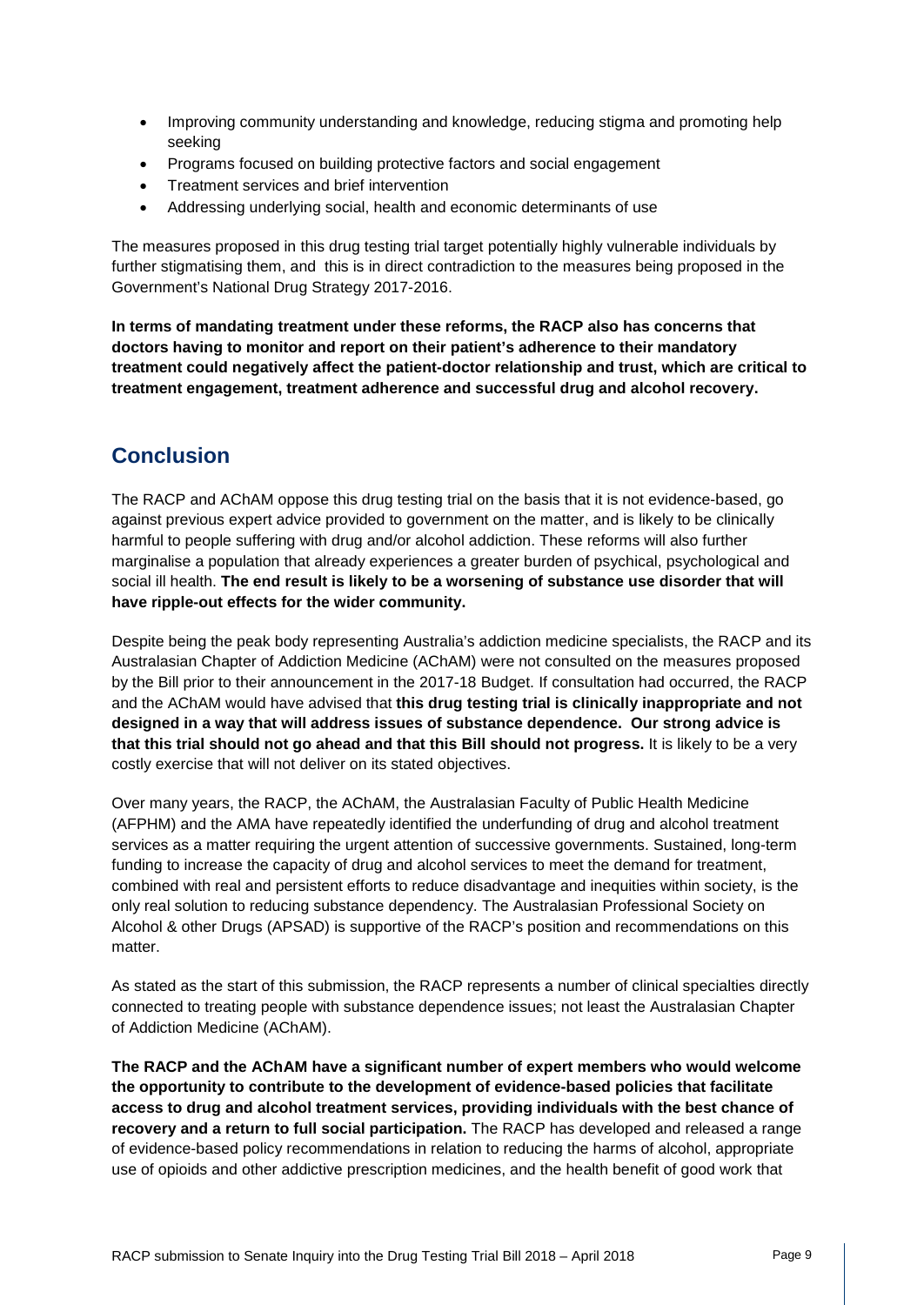can help strengthen existing government's policies to help address drug or alcohol dependency among welfare recipients.

**The RACP strongly supports more being done to improve employment prospects for all Australian citizens including those with substance use issues. However, the RACP does not support the provisions of the Drug Testing Bill as it stands. It is our careful assessment, that drug testing will have an adverse rather than positive impact on achieving that outcome. The RACP holds that the prevention agenda and the large body of scientific evidence on 'what works', needs to be given more careful consideration in any mix of evidence-informed policy reforms. The RACP would welcome an opportunity to present that body of evidence and related recommendations to the Federal government.**

**In the meantime, the RACP and the AChAM cannot support this drug testing trial and call for this Bill to be opposed in its entirety.**

The Appendix that follows includes a list of issues which require further clarification from the Department on the proposed Bill.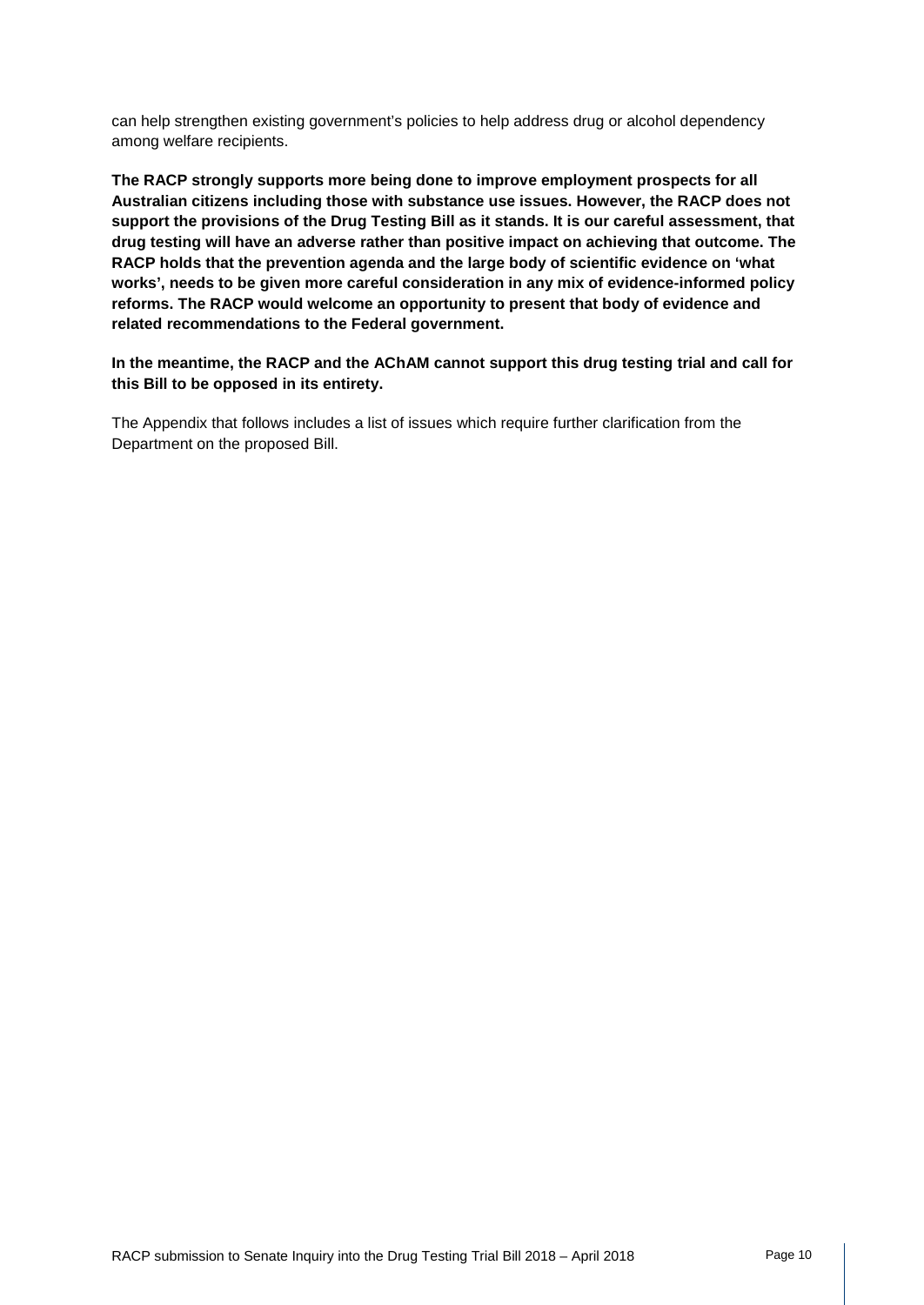# **Appendix: Issues which require clarification in the Drug Testing Bill**

In addition to the major concerns we have outlined in this submission, there are a number of issues which require clarification in the Drug Testing Bill including but not limited to:

- How will those testing positive in the trial be prioritised for access to treatment services in circumstances where there are people who have voluntarily sought treatment still waiting for access?
- How would those individuals who have tested positive to a second test and who are on waiting lists due to the unavailability of treatment be assisted particularly if they become distressed by the prospect of losing their accommodation or capacity to support their families?
- Will those individuals be subjected to ongoing drug tests despite the fact that they have not been able to access treatment?
- What qualifications, training and experience in drug and alcohol medicine would 'Department of Human Services' contracted medical professionals' who undertake assessments be required to have? We are concerned that neither the Bill nor the Explanatory Memorandum specifies that only highly skilled health professionals who specialise in addiction will be contracted by the Department for this purpose.
- How would 'reasonable excuses' for failure to attend scheduled appointments with the Department of Human Services be defined and assessed as part of this trial?
- How would the Government mitigate the risks of false positive and false negatives?
- When will consultation with the key stakeholders in the drug and alcohol sector take place on the exposure draft of the drug testing methods to be implemented and the rules?
- Can the Government please publish details of the evidence it has received from the Department of Health and other service providers indicating that "there are services available for the provision of treatment services"?
- Does the Government have an expectation that drug addiction medicine specialists will agree to participate in this trial and if so, on what basis? What if this expectation is not fulfilled?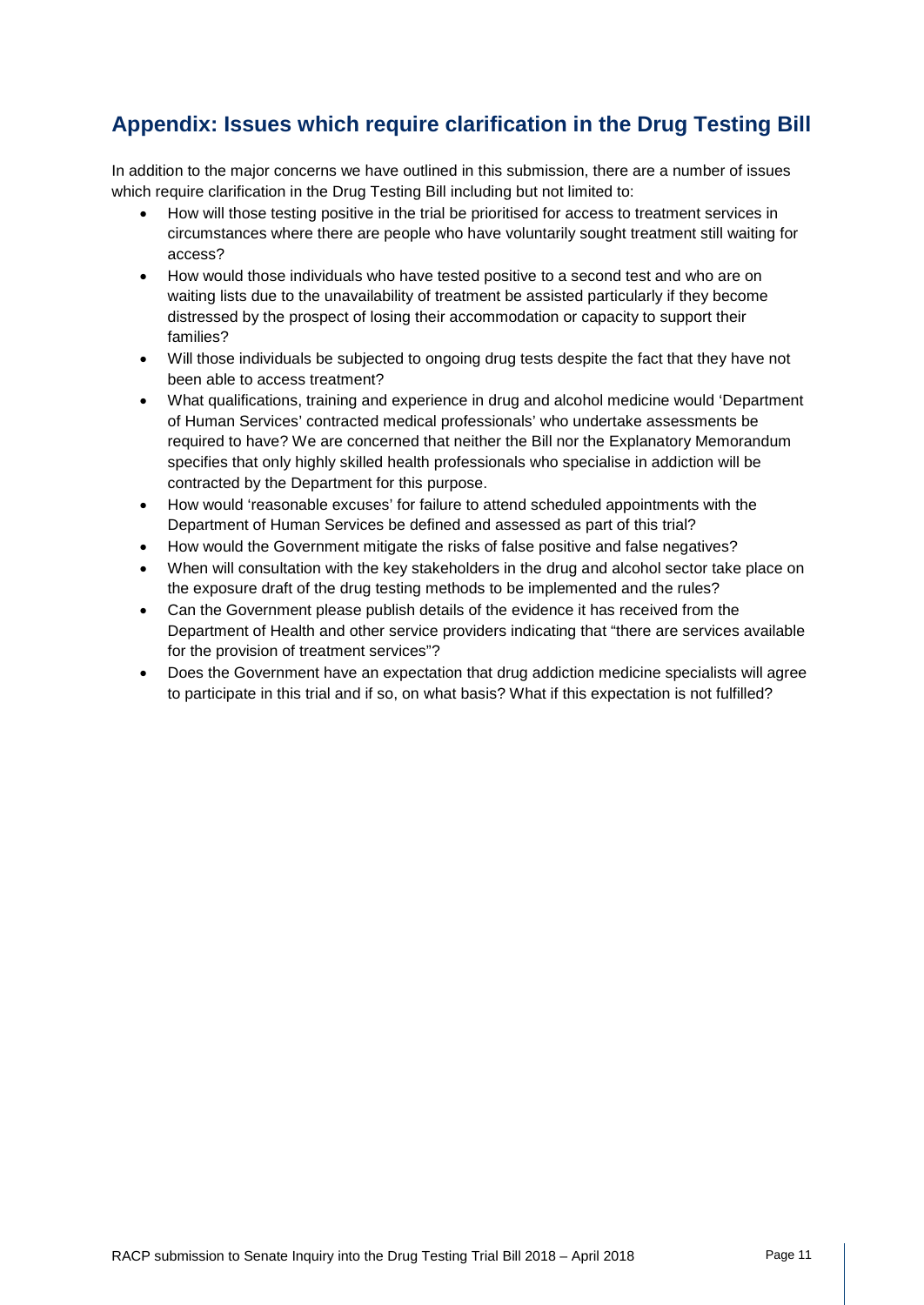# **REFERENCES**

<span id="page-11-0"></span><sup>1</sup> Australian Department of Social Services, Drug Testing Trial Fact Sheet: [https://www.dss.gov.au/sites/default/files/documents/08\\_2017/c-b\\_fact\\_sheet\\_1.pdf](https://www.dss.gov.au/sites/default/files/documents/08_2017/c-b_fact_sheet_1.pdf) 2Australian National Council on Drug. ANCD position paper: Drug testing 2013. <http://www.atoda.org.au/wp-content/uploads/DrugTesting2.pdf>  $\overline{\phantom{a}}$ 

<span id="page-11-2"></span><span id="page-11-1"></span><sup>3</sup> The Senate (2017), Community Affairs Legislation Committee. Social Services Legislation Amendment (Welfare Reform) Bill 2017 [Provision]. Report. Available online: https://www.aph.gov.au/Parliamentary\_Business/Committees/Senate/Community\_Affairs/WelfareRefo

rm/Report <sup>4</sup> National Institute on Drug Abuse: Understanding Drug Use and Addiction.

<https://www.drugabuse.gov/publications/drugfacts/understanding-drug-use-addiction>

<sup>5</sup> National Institute on Drug Abuse: Drugs, Brains, and Behaviour: the Science of Addiction [https://www.drugabuse.gov/publications/drugs-brains-behavior-science-addiction/drug-abuse](https://www.drugabuse.gov/publications/drugs-brains-behavior-science-addiction/drug-abuse-addiction)[addiction](https://www.drugabuse.gov/publications/drugs-brains-behavior-science-addiction/drug-abuse-addiction)

<sup>6</sup> Werb D, Kamarulzaman A, Meacham MC, Rafful C, Fischer B, Strathdee SA, Wood E. The effectiveness of compulsory drug treatment: A systematic review. International Journal of Drug Policy. 2016 Feb 29;28:1-9.

<sup>7</sup> Budget 17/18: Drug Testing Welfare, does it add up? PPE Society. http://www.ppesociety.org.au/wp/2017/05/budget-1718-drug-testing-for-welfare/

<sup>8</sup> Amphetamine Use 2015/16: New Zealand Health Survey.

[https://www.health.govt.nz/system/files/documents/publications/amphetamine-use-2015-16-nzhs](https://www.health.govt.nz/system/files/documents/publications/amphetamine-use-2015-16-nzhs-dec16.pdf)[dec16.pdf](https://www.health.govt.nz/system/files/documents/publications/amphetamine-use-2015-16-nzhs-dec16.pdf)

<sup>9</sup> What 7 states discovered after spending more than \$1 million drug testing welfare recipients. [https://thinkprogress.org/what-7-states-discovered-after-spending-more-than-1-million-drug-testing](https://thinkprogress.org/what-7-states-discovered-after-spending-more-than-1-million-drug-testing-welfare-recipients-c346e0b4305d)[welfare-recipients-c346e0b4305d](https://thinkprogress.org/what-7-states-discovered-after-spending-more-than-1-million-drug-testing-welfare-recipients-c346e0b4305d)

<sup>10</sup> Australian Bureau of Statistics (2017), Drug Induced Deaths in Australia: A changing story. Available online:

[http://www.abs.gov.au/ausstats/abs@.nsf/Lookup/by%20Subject/3303.0~2016~Main%20Features~Dr](http://www.abs.gov.au/ausstats/abs@.nsf/Lookup/by%20Subject/3303.0%7E2016%7EMain%20Features%7EDrug%20Induced%20Deaths%20in%20Australia%7E6) [ug%20Induced%20Deaths%20in%20Australia~6](http://www.abs.gov.au/ausstats/abs@.nsf/Lookup/by%20Subject/3303.0%7E2016%7EMain%20Features%7EDrug%20Induced%20Deaths%20in%20Australia%7E6)

<sup>11</sup> Wincup, Emma. "Thoroughfares, crossroads and cul-de-sacs: Drug testing of welfare recipients." *International Journal of Drug Policy* 25.5 (2014): 1031-1037.

12Australian National Council on Drug. ANCD position paper: Drug testing 2013. <http://www.atoda.org.au/wp-content/uploads/DrugTesting2.pdf>

<sup>13</sup> Giesbrecht, N and S MacDonald (2001). Mandatory Drug Testing and Treatment for Welfare Recipients in Ontario, Canada. Addiction 96: 352-353.

<sup>14</sup> Watkins, KE and D Podus (2000). The Impact of Terminating Disability Benefits for Substance Abusers on Susbtance Use and Treatment Participation. Psychiatric Services 51(11): 1371- 1372;1381.

15Australian National Council on Drug. ANCD position paper: Drug testing 2013. <http://www.atoda.org.au/wp-content/uploads/DrugTesting2.pdf>

16Australian National Council on Drugs.

<http://www.nationaldrugstrategy.gov.au/internet/drugstrategy/publishing.nsf/Content/ancd-lp>

17Australian National Council on Drug. ANCD position paper: Drug testing 2013. <http://www.atoda.org.au/wp-content/uploads/DrugTesting2.pdf>

<sup>18</sup> Hadland, Scott E., and Sharon Levy. "Objective testing: urine and other drug tests." Child and adolescent psychiatric clinics of North America 25.3 (2016): 549-565.

19Biological testing for drugs of abuse.

https://www.ncbi.nlm.nih.gov/pubmed/20358693

<sup>20</sup> Hadland, Scott E., and Sharon Levy. "Objective testing: urine and other drug tests." Child and adolescent psychiatric clinics of North America 25.3 (2016): 549-565.

<sup>21</sup> Evidence given by Dr Alex Wodak to NSW Government Inquiry into Drug and Alcohol Treatment; 2013.

<sup>22</sup> Ritter, Alison, and Mark Stoove. "Alcohol and other drug treatment policy in Australia." Med J Aust 2016; 204 (4): 138.

<sup>23</sup> NSW Government Inquiry into Drug and Alcohol Treatment; 2013, p. 77.